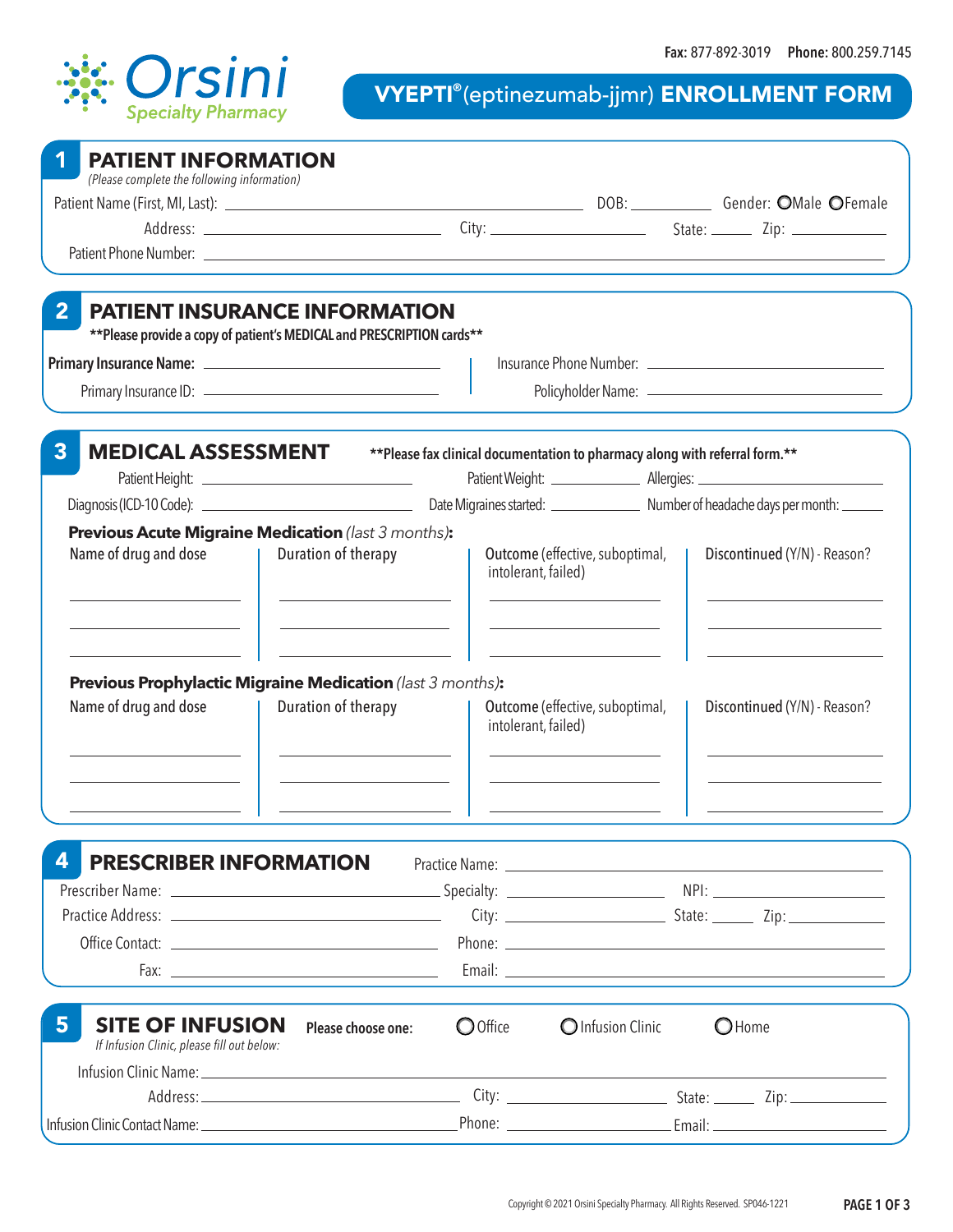| <b>VYEPTI PRESCRIPTION</b>                                                                                                                                                                                                                                                                                                                                                                                                                             |
|--------------------------------------------------------------------------------------------------------------------------------------------------------------------------------------------------------------------------------------------------------------------------------------------------------------------------------------------------------------------------------------------------------------------------------------------------------|
| Refills:<br><b>Drug:</b> WEPTI 100-mg/mLsingle-use vial<br><b>SIG:</b> Infuse _____ mg over 30 min once every 3 months<br>Qty:<br>(vials)<br>(Recommended dose is 100mg IV every 3 months. Some patients may benefit from Vyepti 300mg IV every 3 months. Supplied as Vypeti 100mg/ml - 1 ml vial)                                                                                                                                                     |
| M HOME INFUSION/NURSING ORDERS (please check box if patient is infusing in the home)                                                                                                                                                                                                                                                                                                                                                                   |
| • Skilled Nursing Visit: As needed for IV access, drug administration and clinical monitoring.<br>• Provide necessary infusion and flush supplies (e.g. tubing).<br>• Infusion instructions:<br>• Use 10ml NS flush to establish line patency<br>· Dilute in 100ml 0.9% Sodium Chloride Inj, USP.<br>• Use an infusion set with 0.2 micron or 0.22 micron in-line or add-on sterile filter.<br>• After infusion, flush IV line with 20ml of 0.9% NaCl. |
|                                                                                                                                                                                                                                                                                                                                                                                                                                                        |
| <b>INFUSION REACTION MANAGEMENT ORDERS</b> (complete these items as appropriate)                                                                                                                                                                                                                                                                                                                                                                       |
| 1. If infusion reaction occurs STOP drug infusion and start 0.9% saline 250ml-administer at 50ml/h<br>once infusion stops                                                                                                                                                                                                                                                                                                                              |
| 2. CALL PRESCRIBER at: the contract of the contract of the contract of the contract of the contract of the contract of the contract of the contract of the contract of the contract of the contract of the contract of the con                                                                                                                                                                                                                         |
| 3. ADMINISTER EMERGENCY MEDS PER PHYSICIAN ORDERS Quantity: 90 days Refills: 1 year                                                                                                                                                                                                                                                                                                                                                                    |
| $\Box$ Diphenhydramine $\_\_\_$ mg/ml IV push over 2 to 5 minutes for mild to moderate Infusion Reaction                                                                                                                                                                                                                                                                                                                                               |

X

PRODUCT SUBSTITUTION PERMITTED

Date of Signature

DISPENSE AS WRITTEN DATE: DESPENSE AS WRITTEN

IMPORTANT NOTICE: This facsimile transmission is intended to be delivered only to the named addressee and may contain material that is confidential, privileged, proprietary or exempt from disclosure under applicable law. I

X